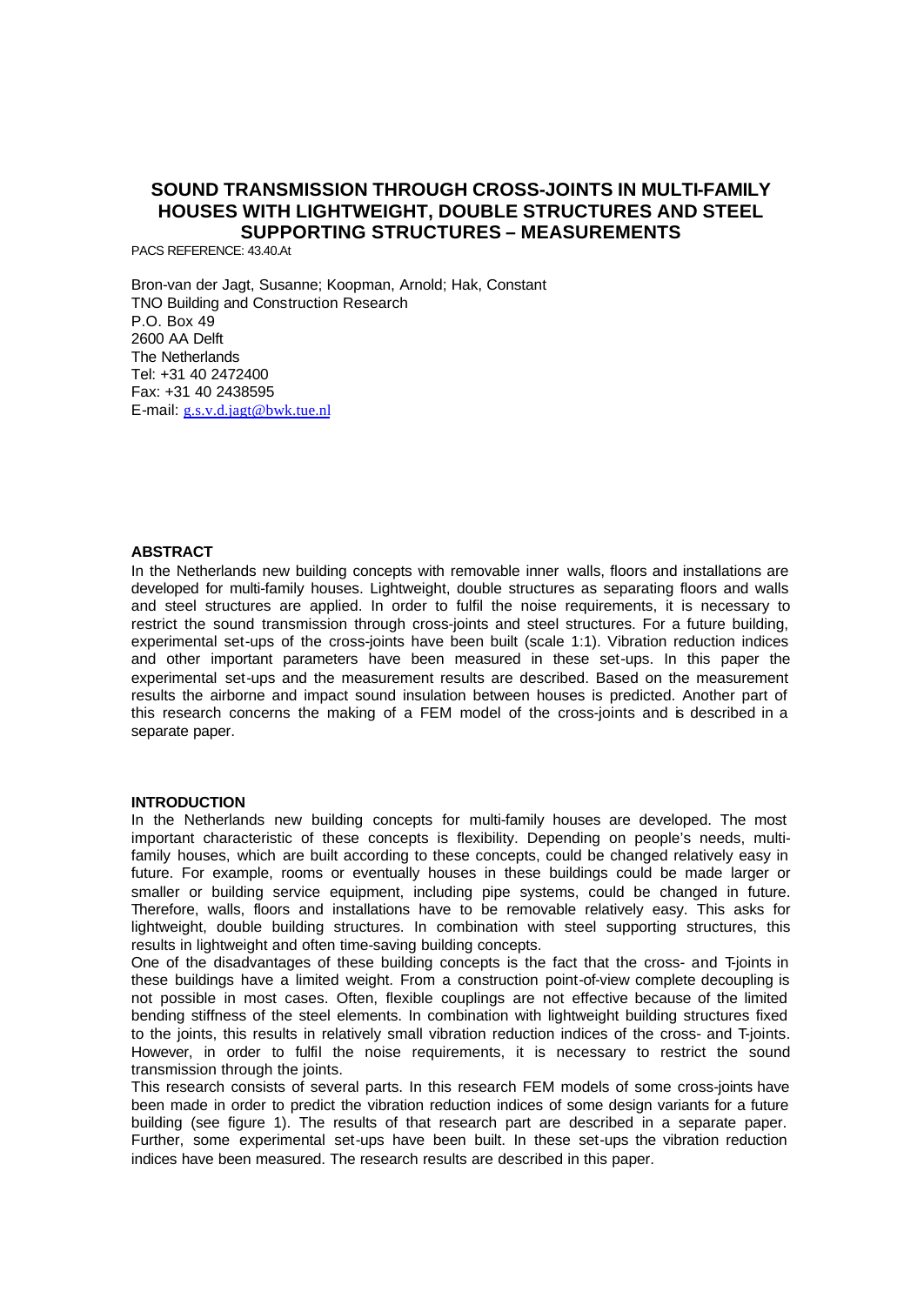

Figure 1 Impression of the considered building

## **SOUND TRANSMISSION**

Figure 2 shows the cross-joint in detail.



Figure 2 Cross-joint

The lightweight, double walls and floors in this figure are separating structures between apartments in the considered multi-family house. The walls consist of two gypsumboard leaves, which are completely separated from each other. The floors consist of a layer of 70 mm concrete, in which steel IPE beams are imbedded. A 22 mm thick wooden-like floor lays freely on rubber elements on the IPE beams. The cavities in the walls and floors are partially filled with mineralwool. Besides, the cavity in the floor contains both ventilation ducts and sanitary and drinking water pipes.

The airborne sound insulation of the wall and the airborne and impact sound insulation of the floor are high enough to fulfil the noise requirements (direct sound transmission paths).

This research mainly concerns the sound transmission (flanking) from the concrete floor layer in one apartment through the steel supporting structure to the concrete floor layer in another apartment. From a construction point-of-view this floor element has to be connected rigidly with the steel structure at some points. Concerning the vibration reduction indices of the cross-joint, this is the weakest transmission path. This transmission path determines the airborne sound transmission between the apartments. In order to restrict the sound transmission via this path, the cross-joint (especially the steel supporting structure) has been redesigned, based on the research results from the FEM model and from the measurements.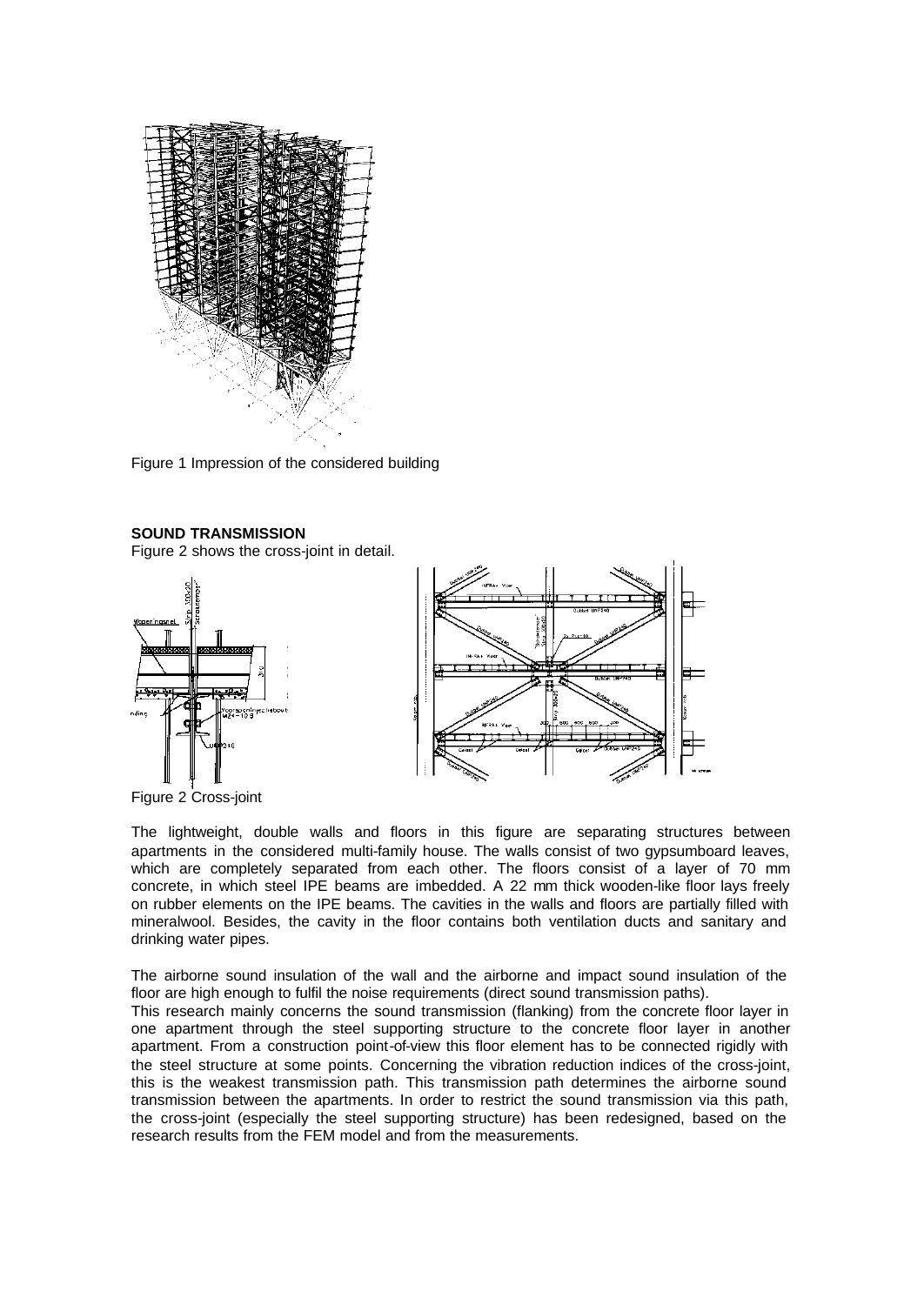The flanking sound transmission of the other paths (for example from wooded floor to wooden floor or to wall dements in other apartments) is restricted enough by spring-like elements, like rubber, or by complete decoupling (for example of the facade elements).

In the Netherlands the noise requirements, which have to be fulfilled for apartments next to or above each other, roughly correspond to the following values:

- airborne sound insulation:  $D_{nT:A} \geq 51$  dB(A);
- impact sound insulation:  $L_{nT:A} \leq 59$  dB(A).

At the beginning of the research the airborne sound insulation and impact sound insulation have been estimated, based on the geometry of the considered building design and proposed dimensions and materials of the building structures. From the calculation results minimum values for the vibration reduction index  $\tilde{K}_{ii}$  of the weakest transmission path (concrete floor element – steel supporting structure – concrete floor element) have been derived. In order to fulfil the noise requirements,  $K_i$  should be at least 13 dB in the 250 Hz 1/1-octave band. Both the FEM calculations and measurements have shown that this octave band determines the airborne sound insulation.

## **EXPERIMENTAL SET-UPS AND MEASUREMENT METHOD**

Vibration reduction indices have been measured in two experimental set-ups as shown in the figures 3 and 4. The main difference between these experimental set-ups is the steel supporting structure.



Figure 3 Experimental set-up 1



 $M20 - 8.8$ 



Figure 4 Experimental set-up 2

In the first set-up both floor elements were supported by one common IPE beam. Rubber plates between the floor elements and beam were applied. In this set-up, there was no 'decoupling' by the rubber due to the fact that the bending stiffness of the IPE beam was not high enough. However, from this set-up some valuable data concerning other transmission paths than the one considered in the second set-up have been measured.

In the second set-up, each floor element was supported by a UNP beam. The UNP beams were coupled indirectly by the columns and the steel strip in the mid-joint between the columns. The dimensions of this set-up have been based on the criterion that at least two modes in each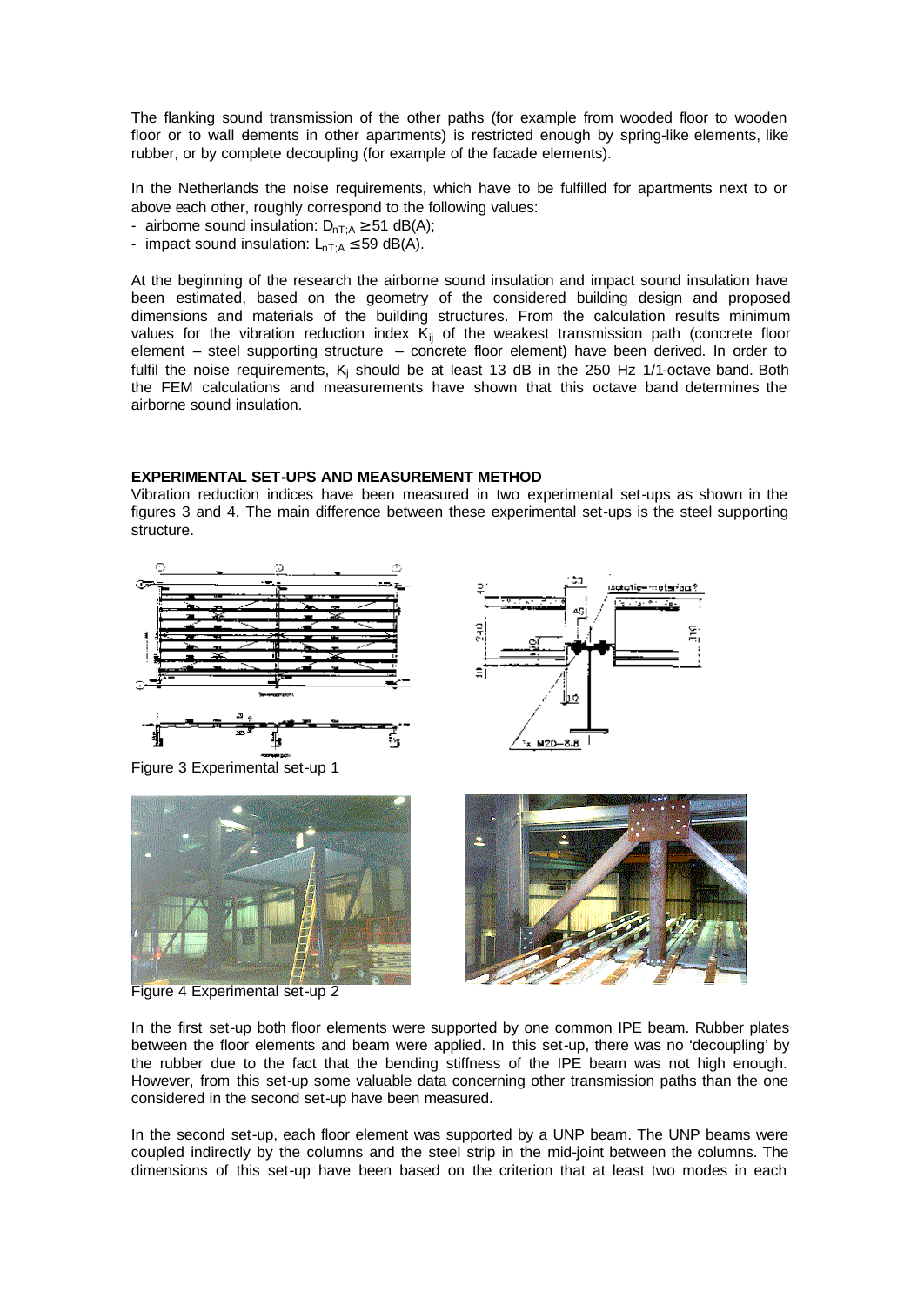construction element were expected. This set-up was based on the FEM model more or less. In this set-up vibration reduction indices concerning the path floor – steel supporting structure – floor have been measured for two variants of the set-up.

Experimental set-up 2 agrees with the FEM model as described in the other paper. However, there are some important differences between the model and the set-up:

- in the FEM model the floor elements are 'decoupled' by applying rubber plates in the mid-joint between the columns; this is not the case in the experimental set-up;
- in the FEM model the windbracing consists of a double structure of UNP beams, which are 'decoupled' in the mid-joints by applying rubber plates; in the experimental set-up the windbracing consists of a single structure of HEB beams.

The vibration reduction indices have been derived with [1, 2]:

$$
K_{ij}=\overline{D_{v,ij}}+10\lg\frac{I_{ij}}{\sqrt{a_ia_j}};\overline{D_{v,ij}}=\frac{D_{v,ij}+D_{v,ji}}{2};D_{v,ij}=L_{v,i}-L_{v,j};\, a_i=\frac{2,2\pi^2S_i}{c_oT_{s,i}}\sqrt{\frac{f_{ref}}{f}};f_{ref}=1000Hz\ (1)
$$

One of the floor elements was excited by a tapping machine. The time- and spatial average of the vibration response of both the excited and 'receiving' structures has been measured. The structural reverberation time of the floor elements has been derived out of the impulse response of the elements at several points after excitation with a hammer. The structural reverberation times have been measured with the computer program Dirac (version 2.5 from Acoustics Engineering, The Netherlands).

### **MEASUREMENT RESULTS**

In experimental set-up 2 measurements have been done for two variants:

- with a coupling of the floor elements in the mid-joint between the columns;
- with a complete separation of the floor elements between the columns.

The measurement results are presented in the figures 5 and 6. Although the second experimental set-up does not agree completely with the FEM model,  $K_i$  values as derived from the FEM calculation results are presented in figure 6 also.



Figure 5 Vibration reduction indices as measured in experimental set-up 1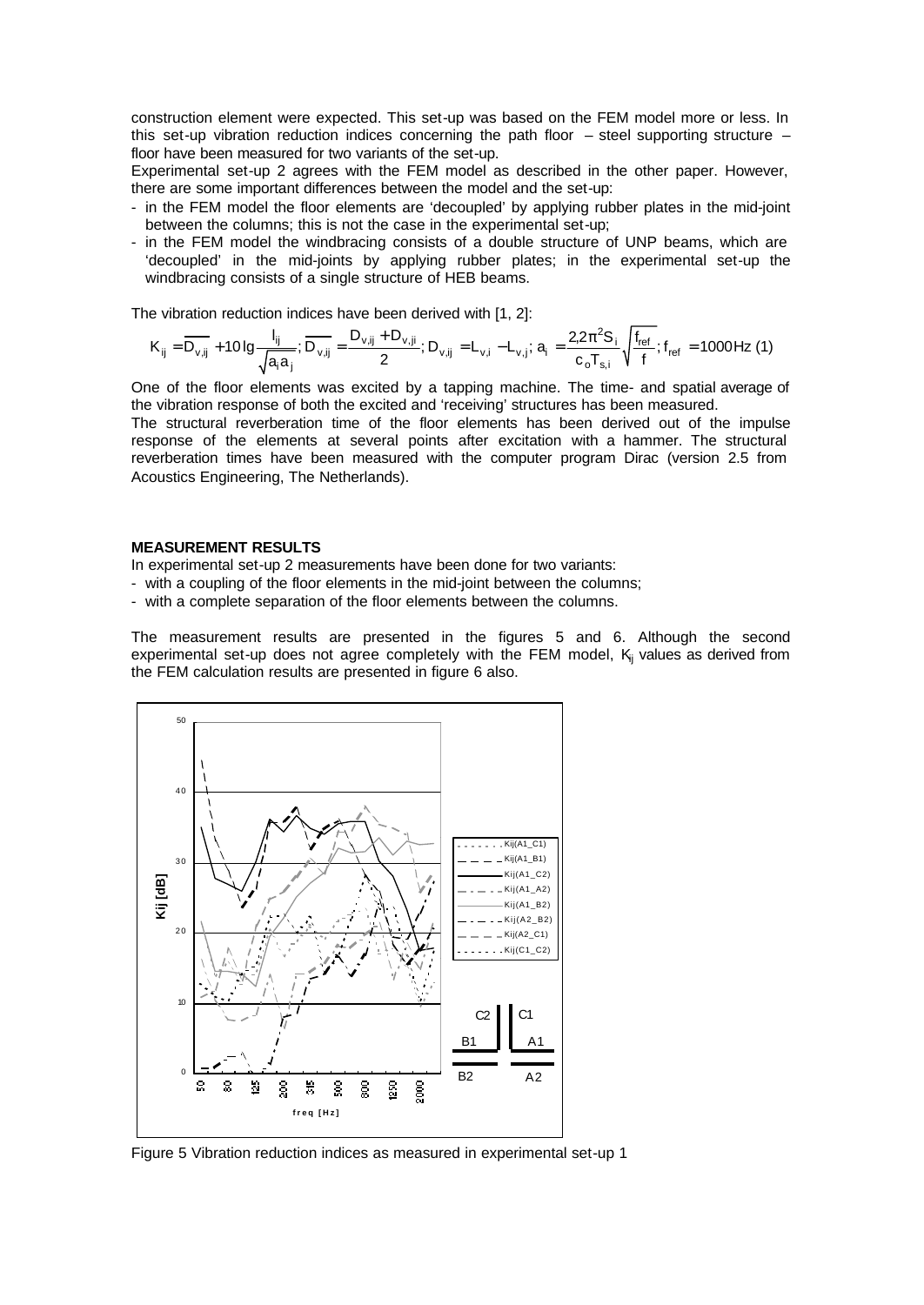

Figure 6 Vibration reduction indices as measured in experimental set-up 2

Figure 5 shows that:

- due to the rubber plates between the wooden-like floor element and the IPE beams the vibration level difference  $(D_{v,ij} = L_{v,i} - L_{v,j})$  between the upper (excited) and lower floor element is about 25 dB;
- the vibration reduction index  $K_i$  for the transmission between the concrete floor elements is almost zero under 200 Hz; this shows the non-effectiveness of the rubber plates in this case (see above);
- the vibration transmission between the upper floor elements is determined partially by transmission through the joint and partially by transmission via the separating wall; however, these transmissions are smaller for the final design.

Figure 6 shows that:

- the K<sub>ij</sub> values in the 250 Hz 1/1-bands are lower than 13 dB and therefore not high enough to fulfil the noise requirements;
- complete separation of the floor elements results in much higher  $K_{ii}$  values in the 63 Hz, 125 Hz and 250 Hz 1/1-octave bands; the  $K_{ij}$  values are higher than 13 dB in this case;
- the FEM model results are conservative, compared to the measurement results: in general the  $K_{ii}$  values as derived from the FEM calculation results are smaller than the measured  $K_{ii}$ values (maximum deviation 10 dB at 80 Hz and 250 Hz, other frequencies deviation 0-4 dB).

## **PREDICTION OF AIRBORNE AND IMPACT SOUND INSULATION**

Based on the measured and calculated vibration reduction indices and sound insulation of the structures, the airborne sound insulation and impact sound insulation between apartments next to each other have been predicted. The calculations have been performed with the computer program BASaid (version 1.6-1999 from TNO Institute of Applied Physics), according to EN 12354-1 [1] and EN 12354-2 [2].

The calculations have been done for a representative situation in the considered building. It concerns two apartments of 10 x 7 x 2,5  $\dot{m}^3$  next to each other. No flanking via facades and inner walls is assumed. The floor elements are completely separated ('decoupled') between the columns, according to variant 2 of experimental set-up 2. Only indirect coupling via the columns and windbracing exists.